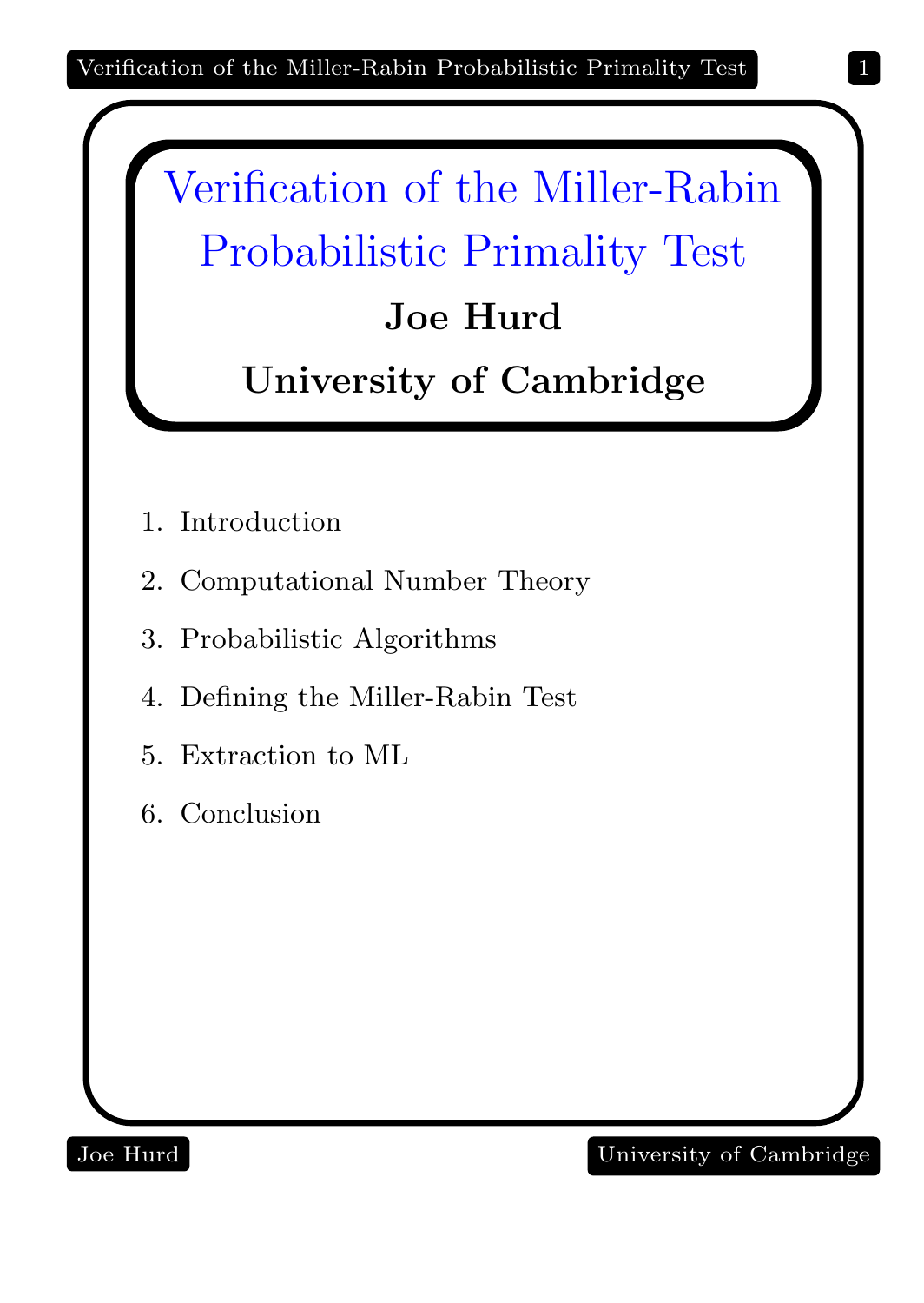## HOL on 1 Slide

We use the HOL theorem-prover, which is programmed in ML and implements higher-order logic. The terms of the logic are terms of Church's simply-typed lambda calculus (with Hindley-Milner polymorphism). Don't panic: most of our terms could be written in first-order logic.

The usual style of development in HOL is definitional extension, which means just making definitions and proving theorems. We never extend the initial axioms and rules of inference of the logic, and these remain the only way to create ML values of type theorem.

We can write arbitrary programs in ML to package up typical patterns of reasoning (tactics do this), but ultimately they must create theorems using the initial axioms and rules of inference. This is called fully-expansive proof.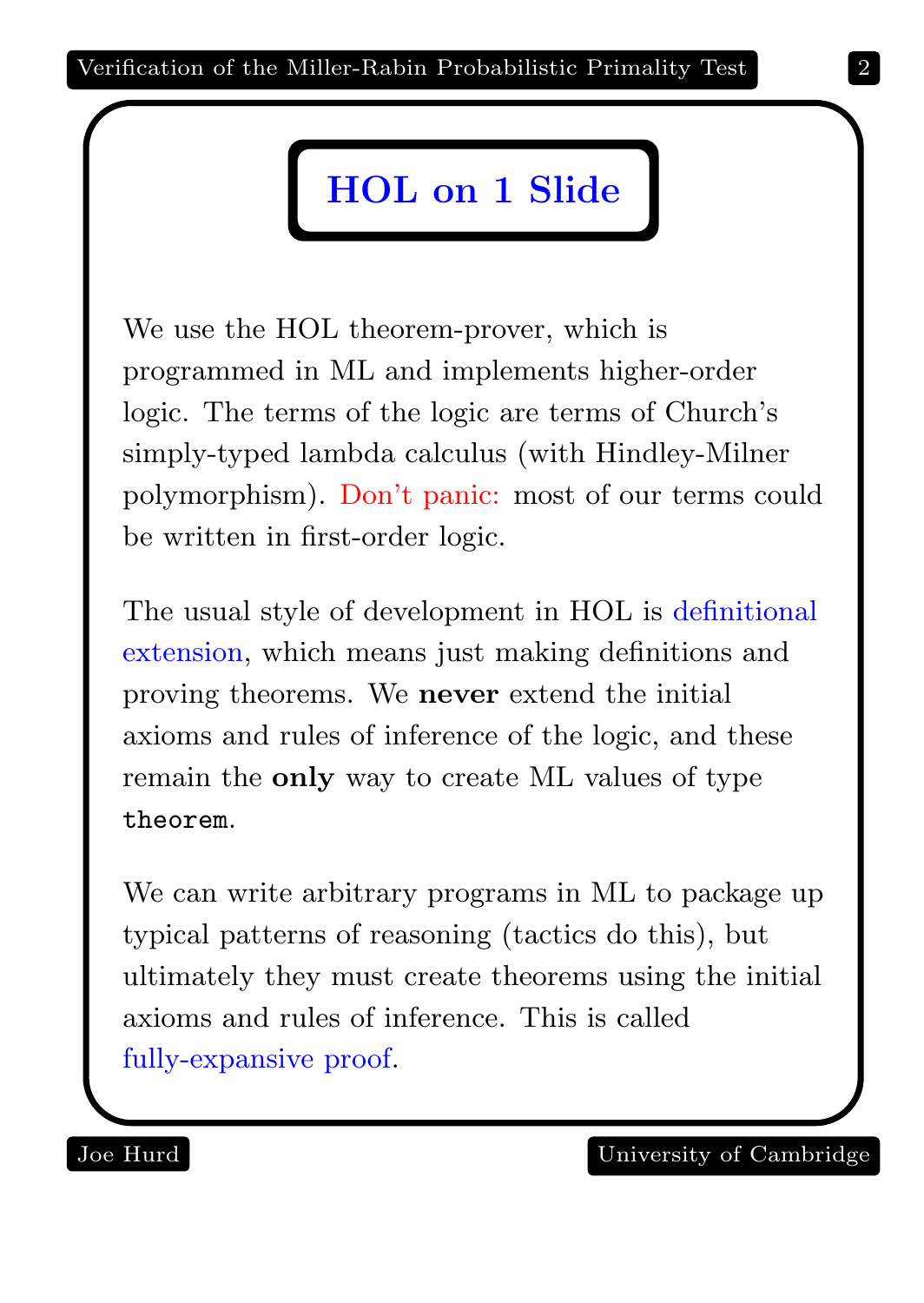Introduction

We define in HOL a probabilistic function miller\_rabin and prove the following two properties of it:

```
\vdash \forall n, t, s.prime n \Rightarrowfst (miller_rabin n \, t \, s) = \top\vdash \forall n,t.\neg(\text{prime } n) \Rightarrow1-2^{-t} \leq \mathbb{P} \left\{ s : \textsf{fst} \text{ (miller\_rabin } n \text{ } t \text{ } s)=\bot \right\}
```
The Miller-Rabin algorithm is a probabilistic primality test, used by commercial software such as Mathematica.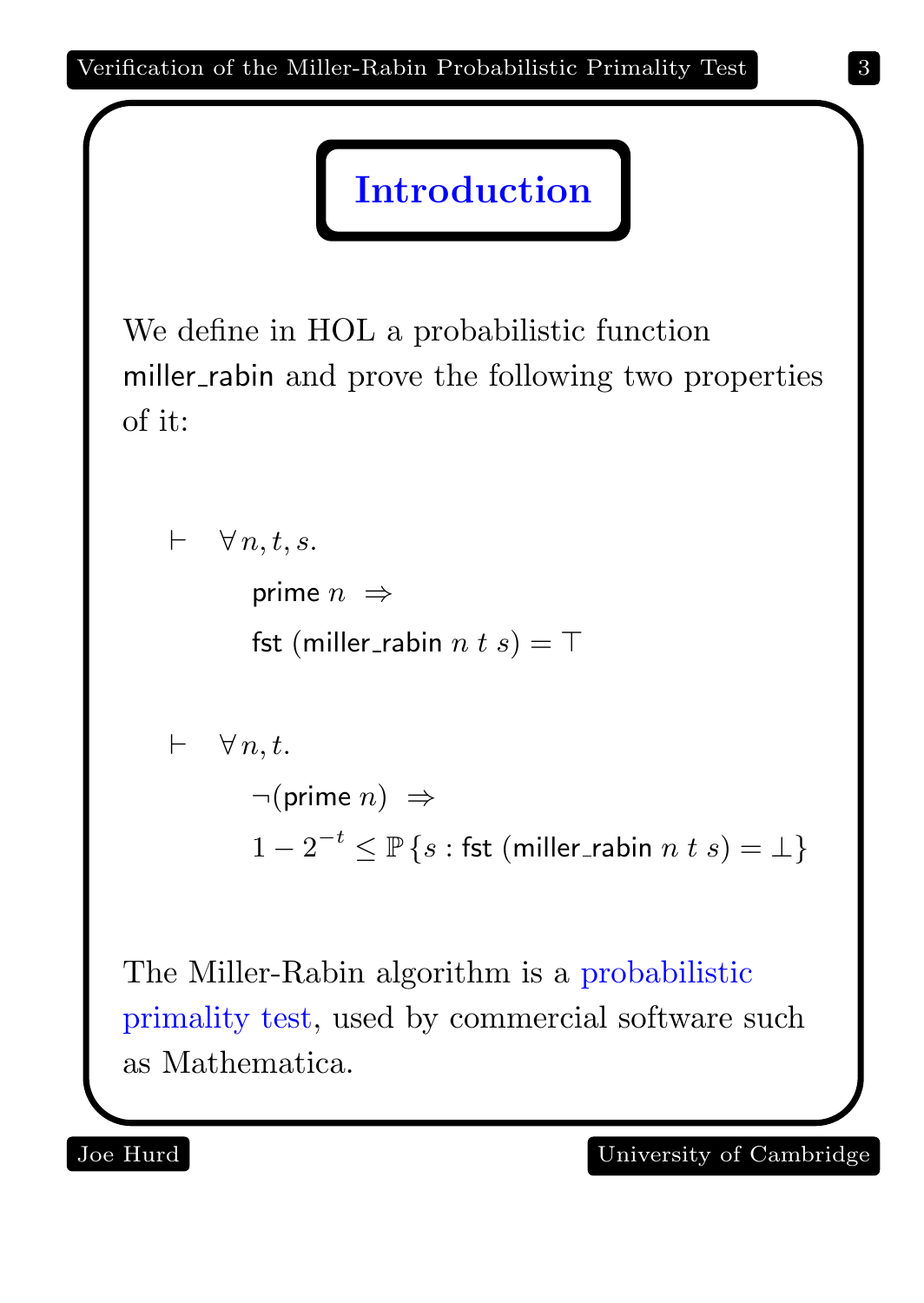

Let's plunge in and define an auxiliary function in higher-order logic:

```
\vdash \forall n.
factor_twos n =if 0 < n \land even n then
   let (r, s) \leftarrow factor_twos (n \, \text{div} \, 2)in (suc r, s)
else (0, n)
```
The HOL recursive definition package (called TFL) requires the user to prove the definition is well-formed (i.e., the function terminates), and behind the scenes makes a constant definition factor twos  $= \cdots$  and derives the above theorem.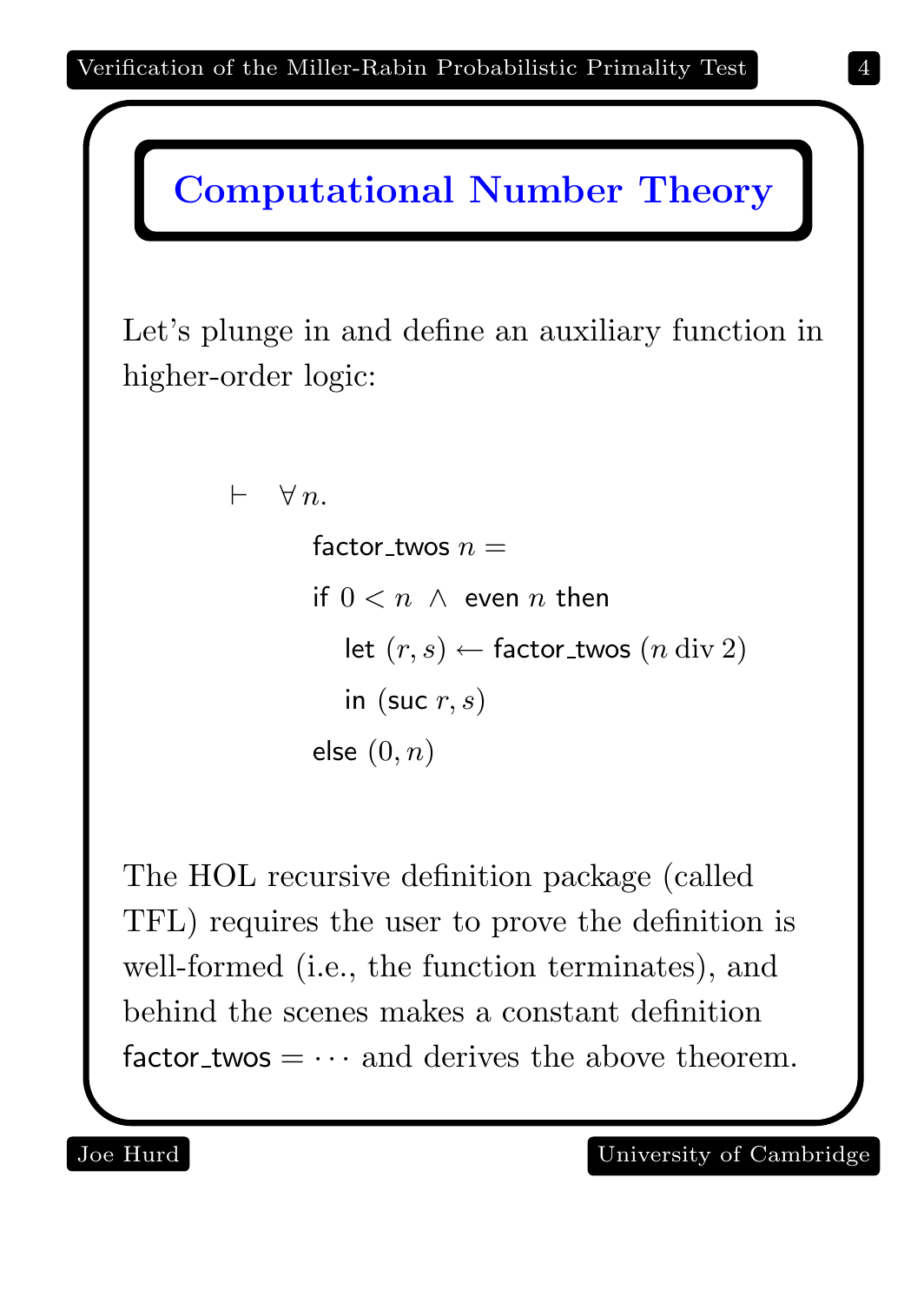



This uses repeated squaring, and requires  $O(\log b)$ modular multiplications. The naive alternative of calculating  $a^b$  and then reducing modulo n is infeasible for large  $a, b, n$ .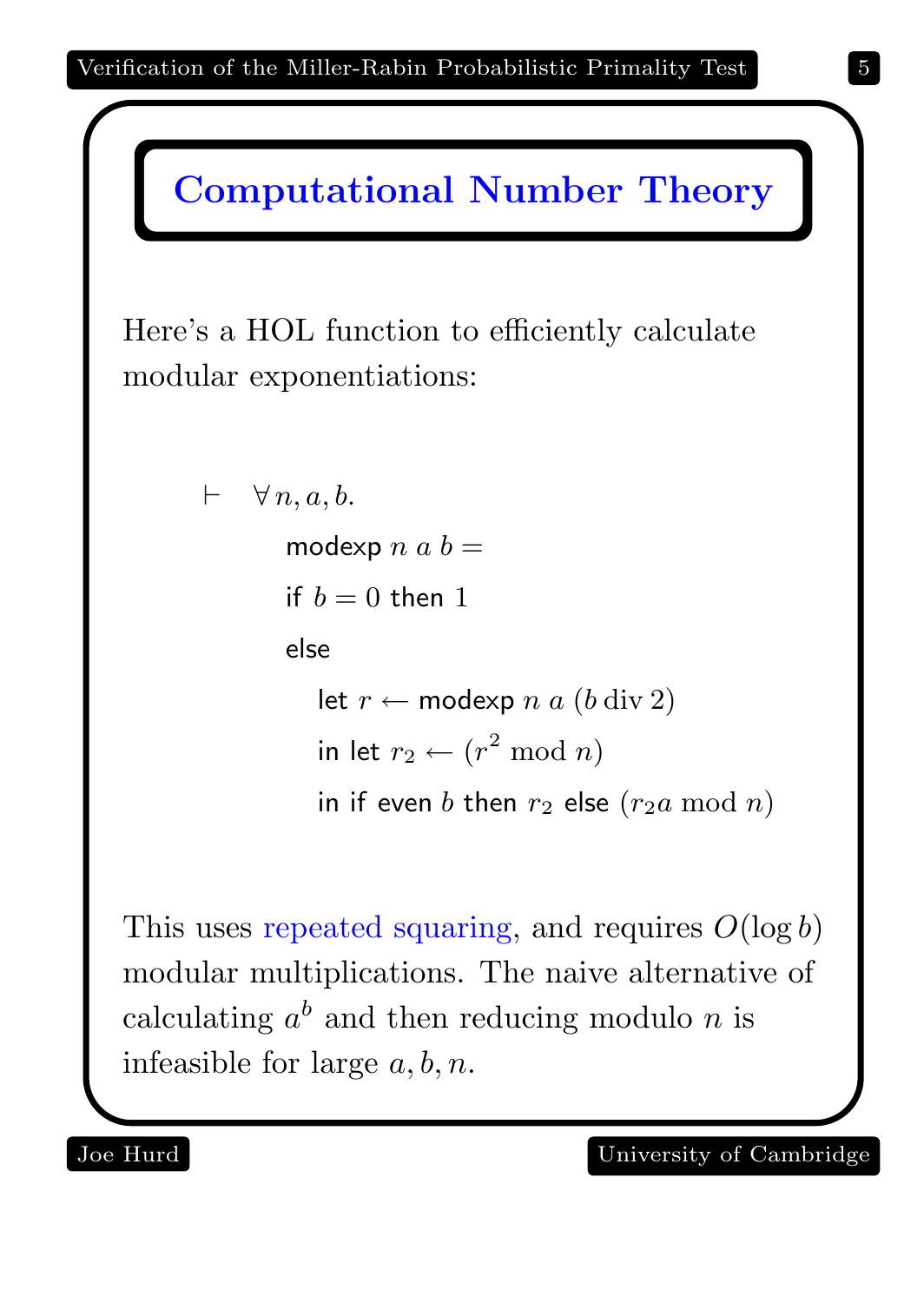Here are the correctness theorems for the two auxiliary functions, derived from their definitions using the HOL rules of inference:

$$
\vdash \forall n, r, s.
$$
\n
$$
0 < n \Rightarrow
$$
\n
$$
(\text{factor\_twos } n = (r, s) \iff \text{odd } s \land 2^r s = n)
$$
\n
$$
\vdash \forall n, a, b.
$$
\n
$$
1 < n \Rightarrow \text{modexp } n \text{ a } b = (a^b \mod n)
$$

Note the (non-obvious) side-conditions that have appeared: verifying the functions in HOL has made explicit their assumptions.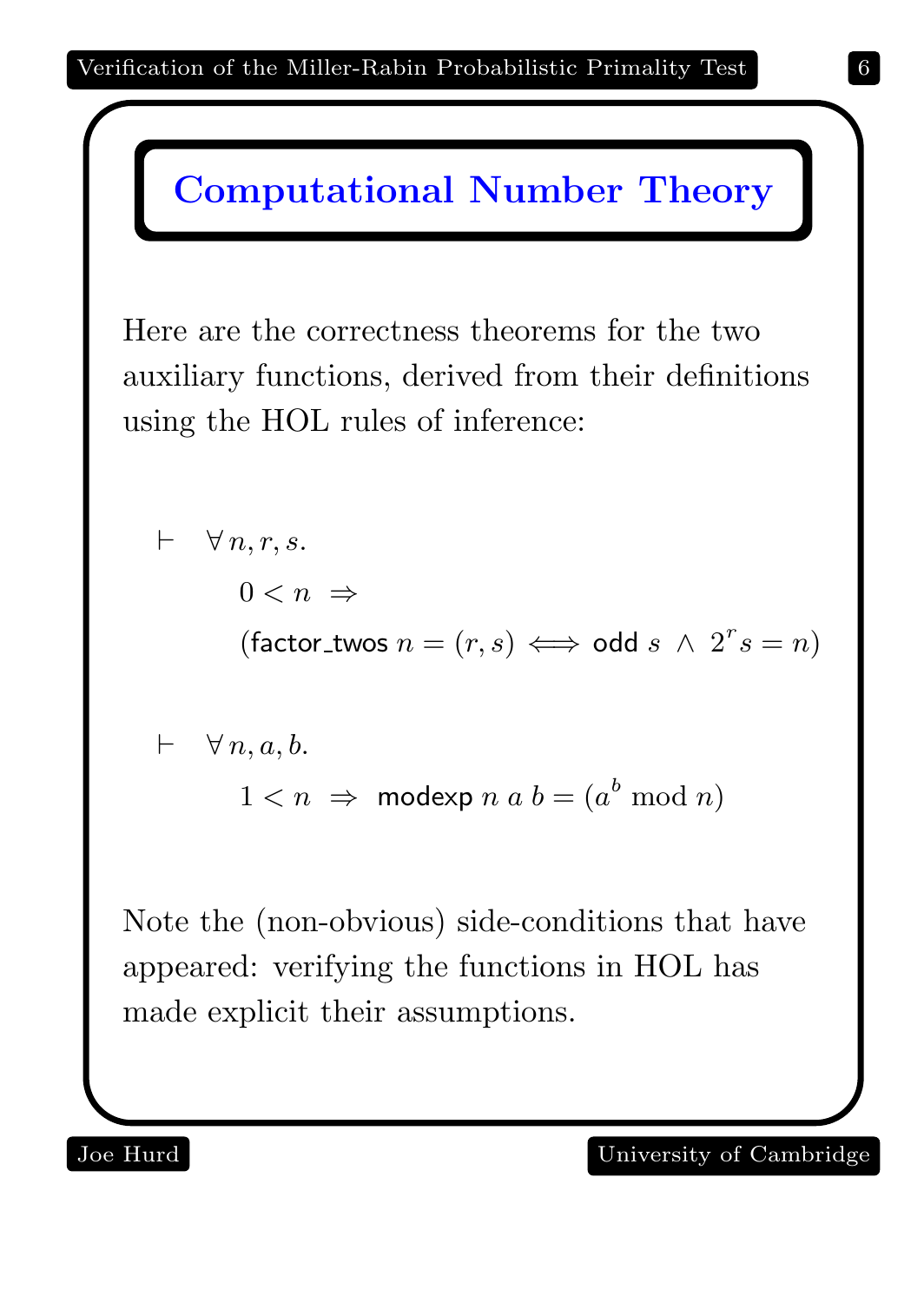We next define a HOL function that inputs a possible prime  $n$  and a base  $a$ , calls factor twos to find r, s such that s is odd and  $2^r s = n - 1$ , then uses modexp to calculate the sequence

$$
(a^{2^0 s} \bmod n, a^{2^1 s} \bmod n, \ldots, a^{2^r s} \bmod n)
$$

This sequence provides two primality tests for *n*:

1. 
$$
a^{2^r s} \bmod n = 1.
$$

2. If  $a^{2^j s} \mod n = 1$  for some  $0 < j \le r$ , then either  $a^{2^{j-1}s} \mod n = 1$  or  $a^{2^{j-1}s} \mod n = n-1.$ 

Test 1 is the Fermat Test, and it is used by PGP to create public/private key pairs.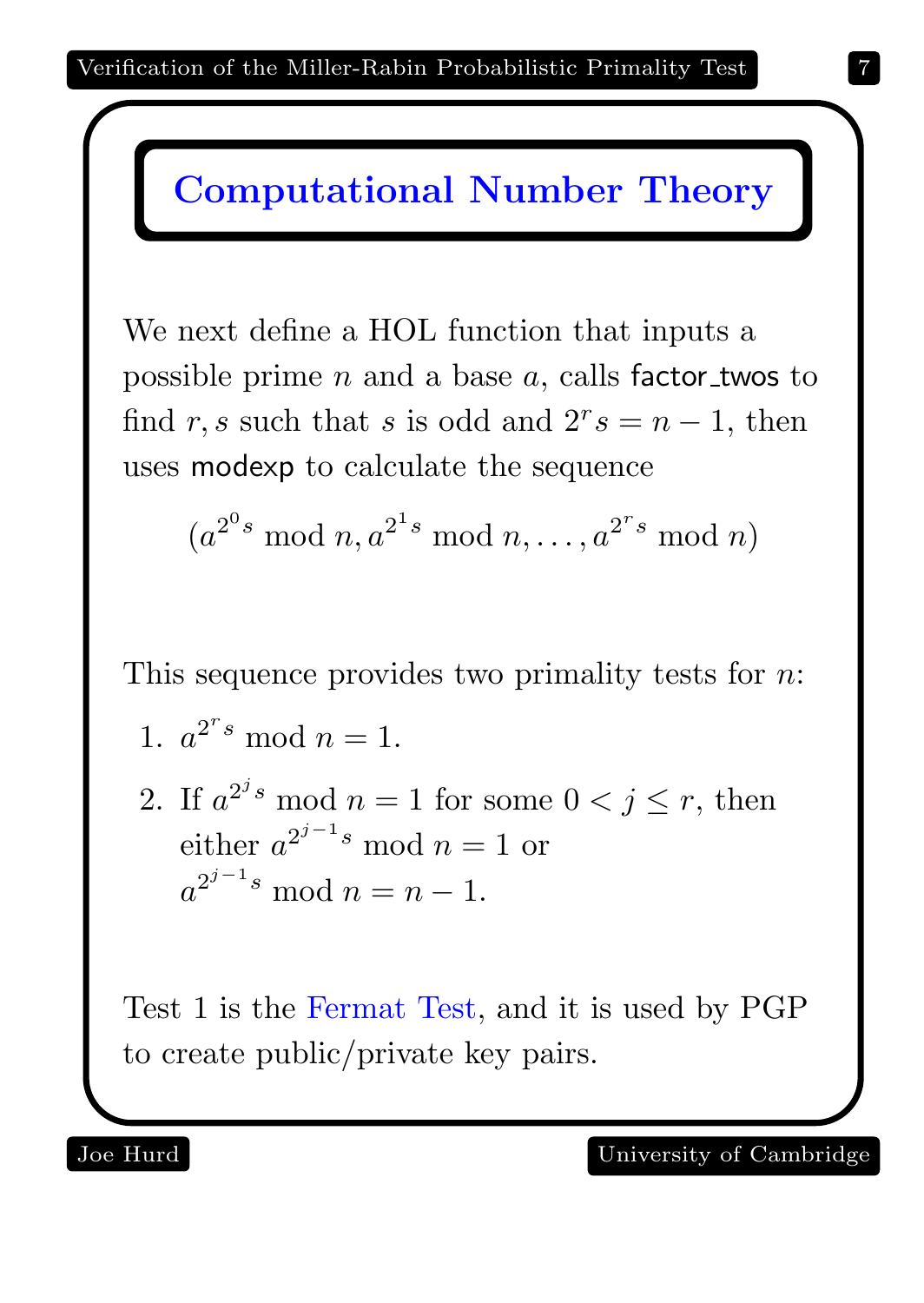Here is the definition of the HOL function; witness  $n a$  is true iff  $a$  is a 'witness' to the compositeness of  $n$  (i.e., the sequence from  $a$ causes n to fail one of the two primality tests).

> $\vdash$   $(\forall n, a$ . witness\_tail  $n a 0 = a \neq 1)$  ∧  $(\forall n, a, r.$ witness\_tail  $n a$  (suc  $r$ ) = let  $a' \leftarrow (a^2 \bmod n)$ in if  $a'=1$  then  $a\neq 1 \ \wedge \ a\neq n-1$ else witness\_tail  $n \; a' \; r)$  $\vdash \forall n, a.$ witness  $n a =$ let  $(r, s)$  ← factor\_twos  $(n - 1)$

in witness\_tail  $n$  (modexp  $n$   $a$   $s$ )  $r$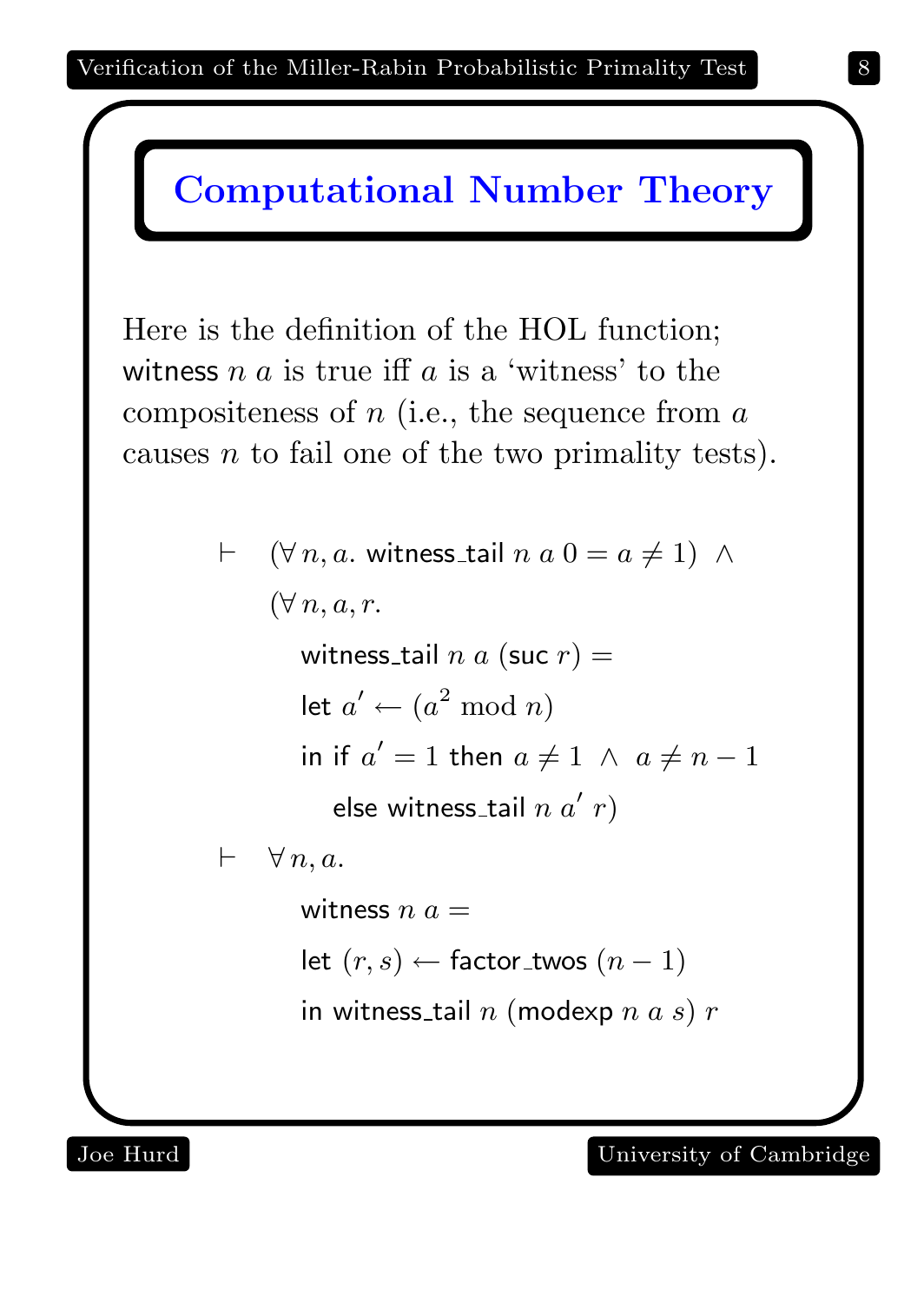We can prove the following correctness theorem for witness:

 $\vdash \forall n, a.$ 

 $0 < a < n$  ∧ witness  $n \mid a \mid \Rightarrow \neg(\text{prime } n)$ 

This says that there will be no witnesses if  $n$  is a prime: good! But how many witnesses will there be if  $n$  is a composite?

If we just use the Fermat test, then there exist Carmichael numbers (e.g., 561, 1729) that have no witnesses except multiples of factors. Testing these numbers for primality using the Fermat test is just as hard as factoring them.

Are there Carmichael numbers for the Miller-Rabin test?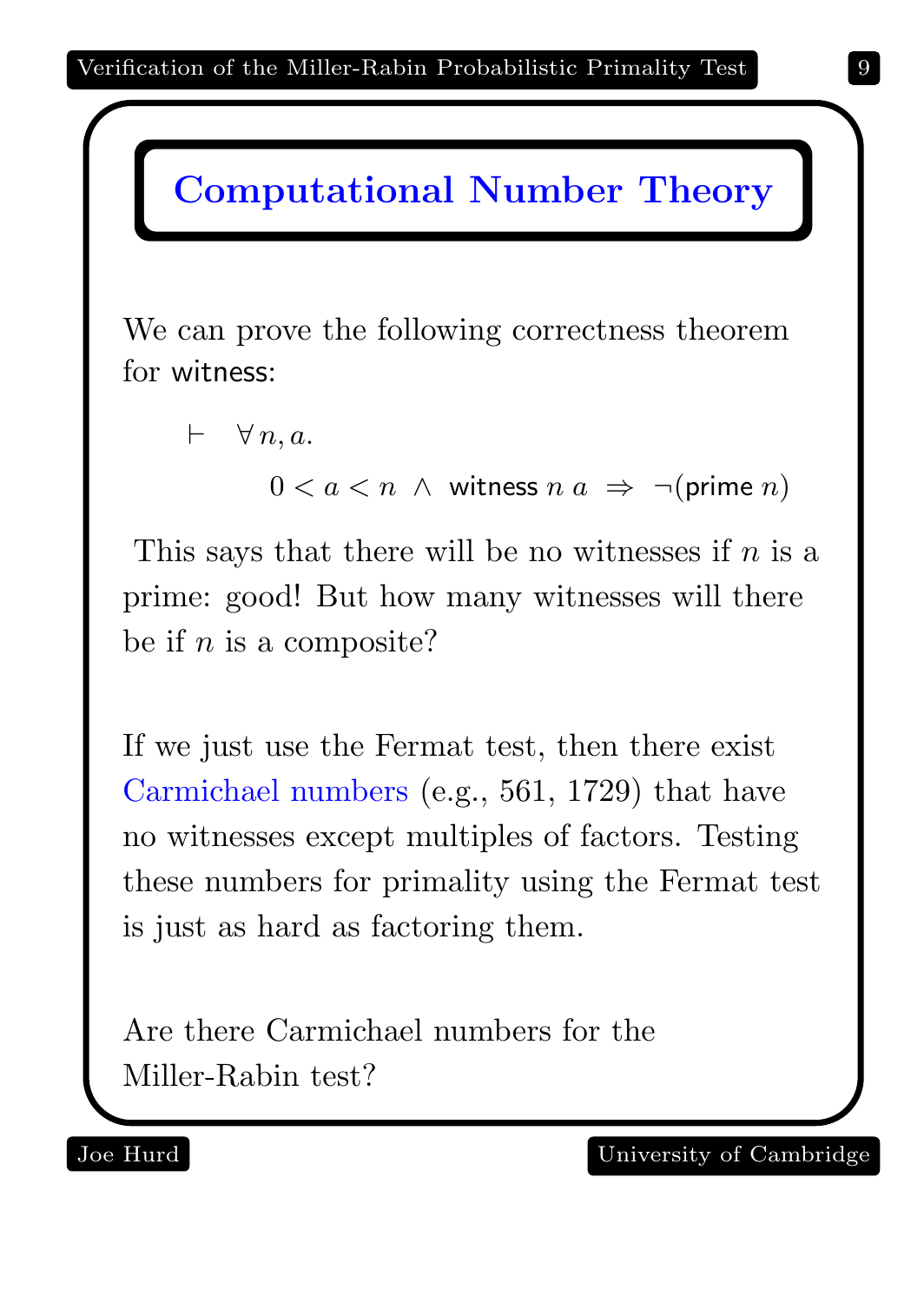

No. In fact, if  $n$  is composite then at least half of all possible bases a are witnesses:

$$
\vdash \forall n.
$$
\n
$$
1 < n \land \text{odd } n \land \neg(\text{prime } n) \Rightarrow
$$
\n
$$
n - 1 \leq 2 \big| \{ a : 0 < a < n \land \text{witness } n \} \big|
$$

This means that picking bases a at random will quickly lead to a witness if  $n$  is composite, which forms the basis of the Miller-Rabin probabilistic primality test.

But first, before we show how to model probabilistic algorithms in HOL, how did we formalize the above theorem?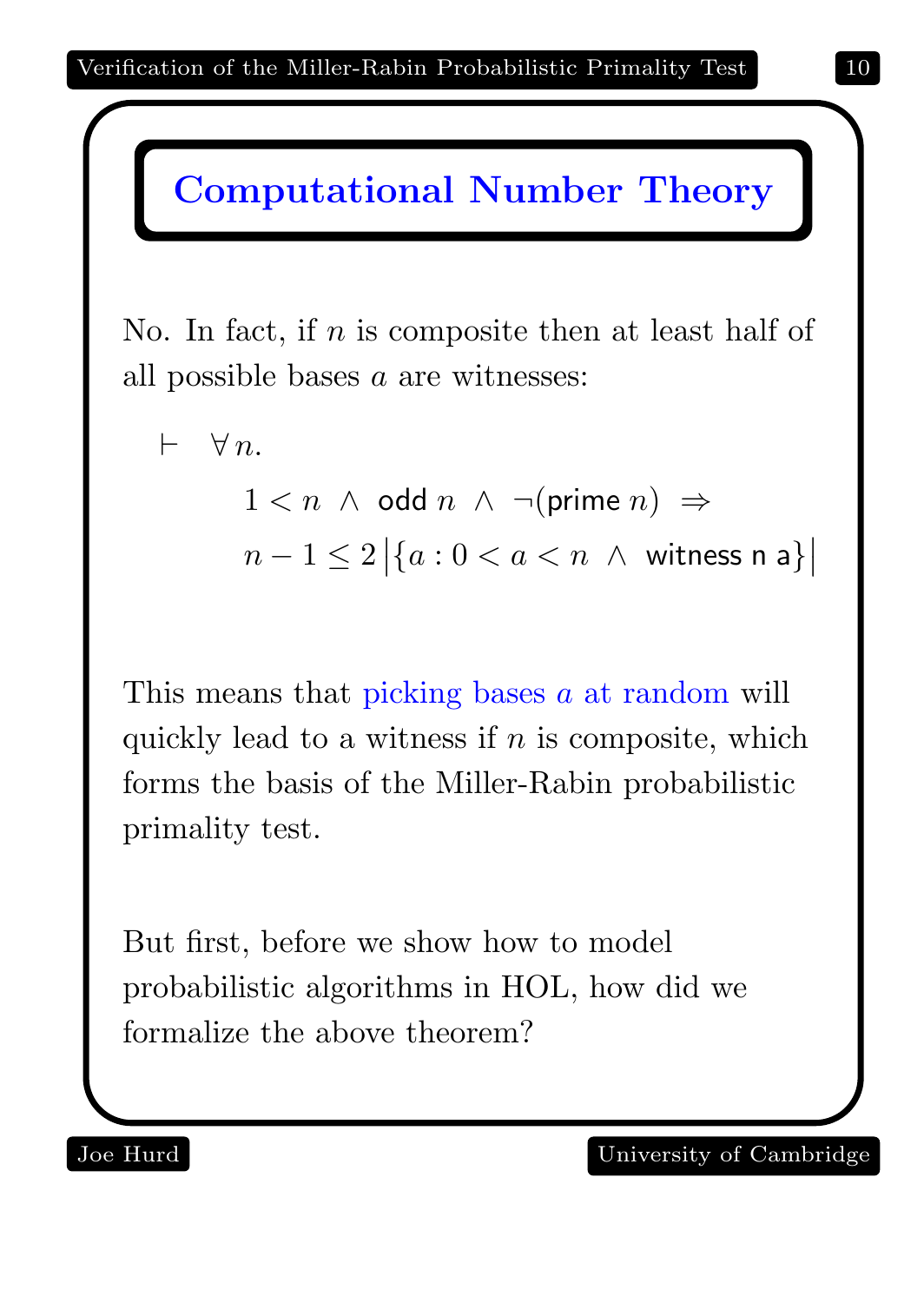

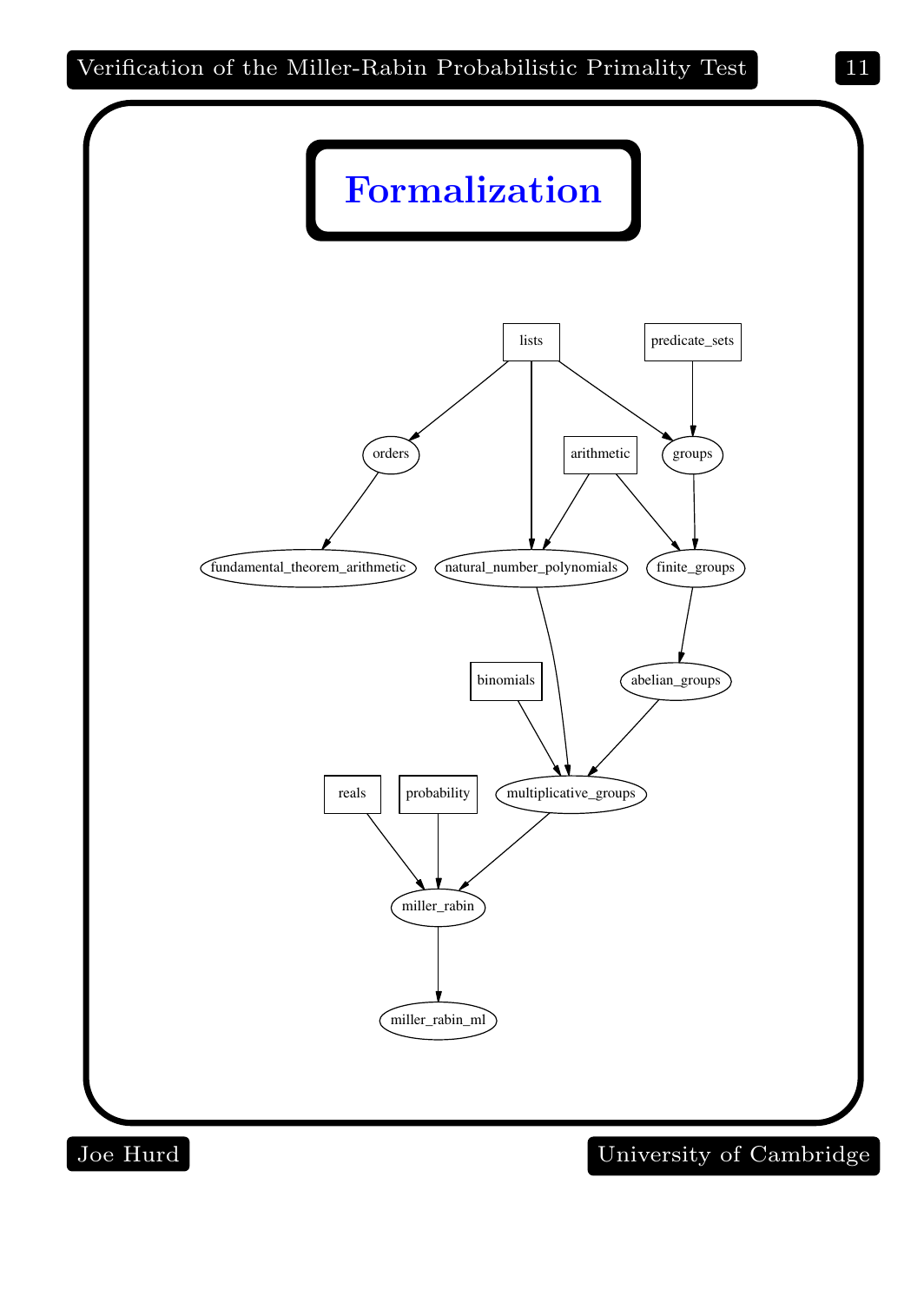#### Probabilistic Algorithms

We define in HOL a type  $\mathbb{B}^{\infty}$  of infinite boolean sequences, and model a probabilistic function

 $f : \alpha \rightarrow \beta$ 

with a corresponding deterministic function

 $F: \alpha \to \mathbb{B}^{\infty} \to \beta \times \mathbb{B}^{\infty}$ 

This method of 'passing around the random-number generator' is also used in pure functional languages such as Haskell, and allows an elegant formulation of probabilistic programs in terms of state transforming monads:

> unit  $x = \lambda s$ .  $(x, s)$ bind  $f \, g = (\lambda(x, s), g \, x \, s) \circ f$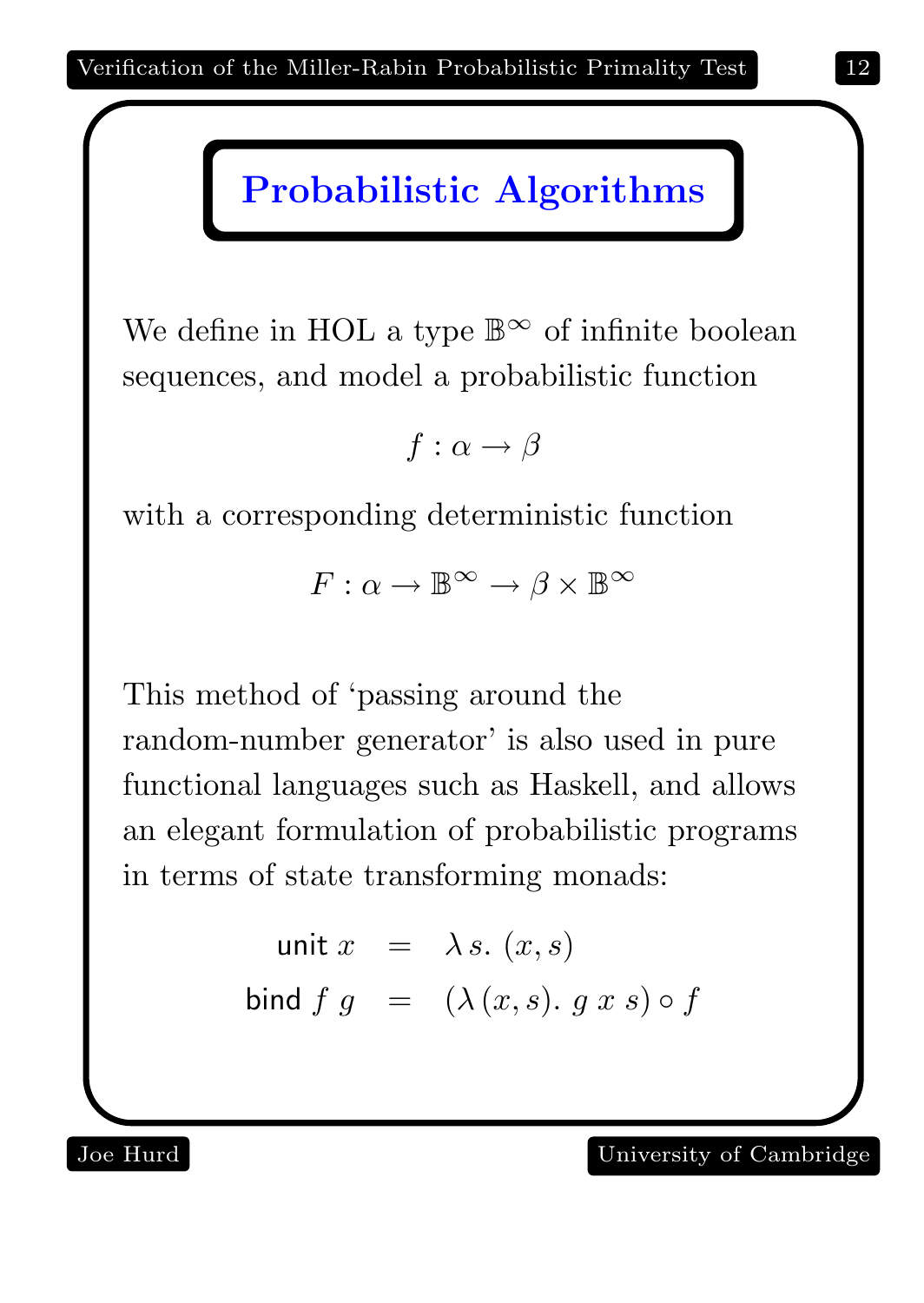### Probability Theory

We build upon Harrison's construction of the real numbers; adding ingredients from mathematical measure theory to allow the essential concepts of probability and independence to be defined.

We have formalized in HOL a theory of finite probability, and proved results such as the following theorem:

Thm: If a probabilistic program can be constructed using our monadic primitives, then the returned value is independent of the returned sequence.

Note: the converse is not true:  $\lambda s$ .  $(s_0 = s_1, \text{stl } s)$ This indicates how tricky independence can be.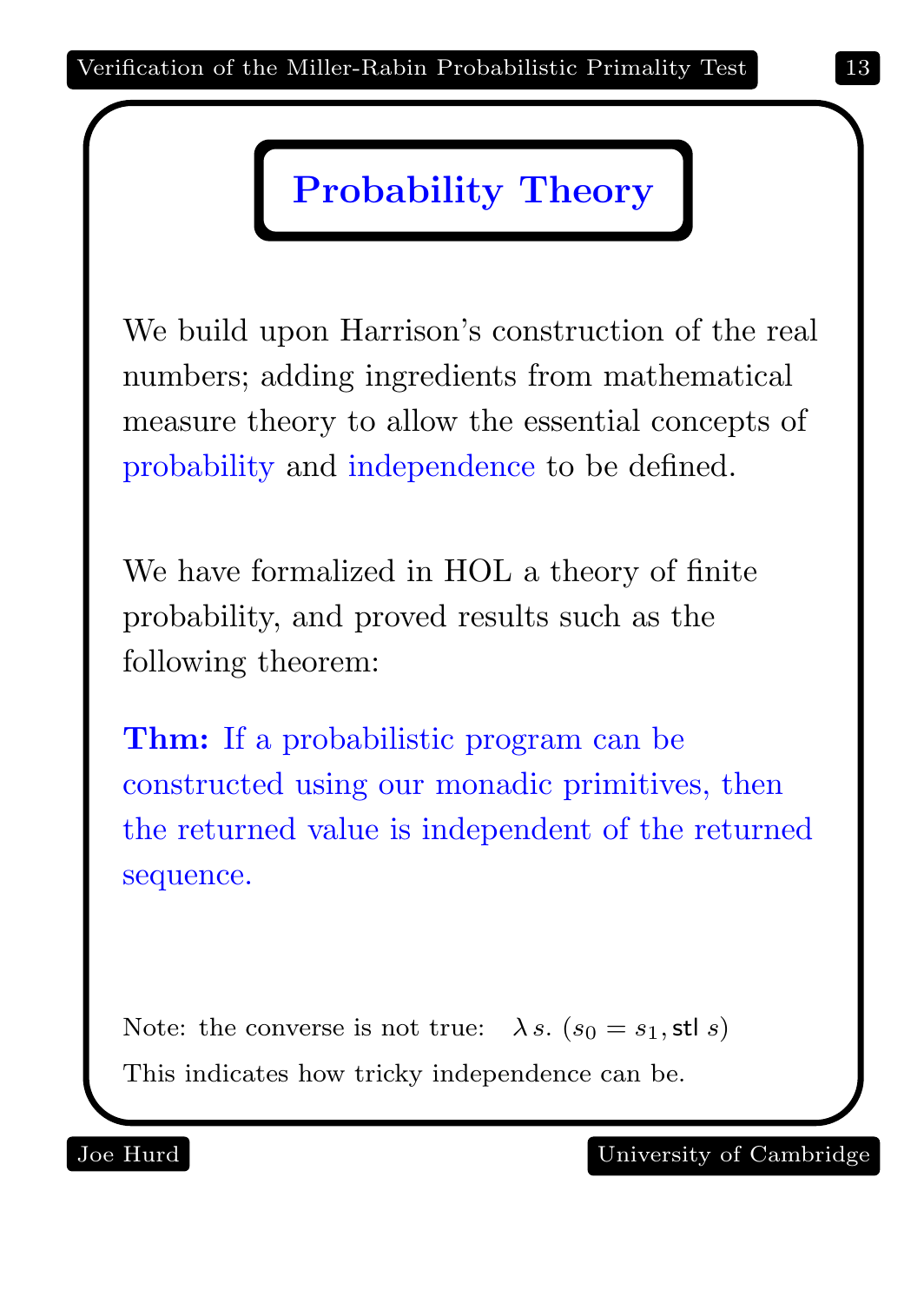### The Miller-Rabin Function

Most presentations of the Miller-Rabin in algorithm textbooks assume a generator of perfectly uniform random numbers in the range  $\{0,\ldots,n-1\}$ , but this this cannot be implemented by any terminating algorithm using random bits (unless  $n$  is a power of 2).

Instead we define a HOL function that generates numbers with an approximately uniform distribution. We pass in an extra parameter  $t$ , and the probability of uniform  $t$  n returning each number in the range is within  $2^{-t}$  of  $1/n$ .

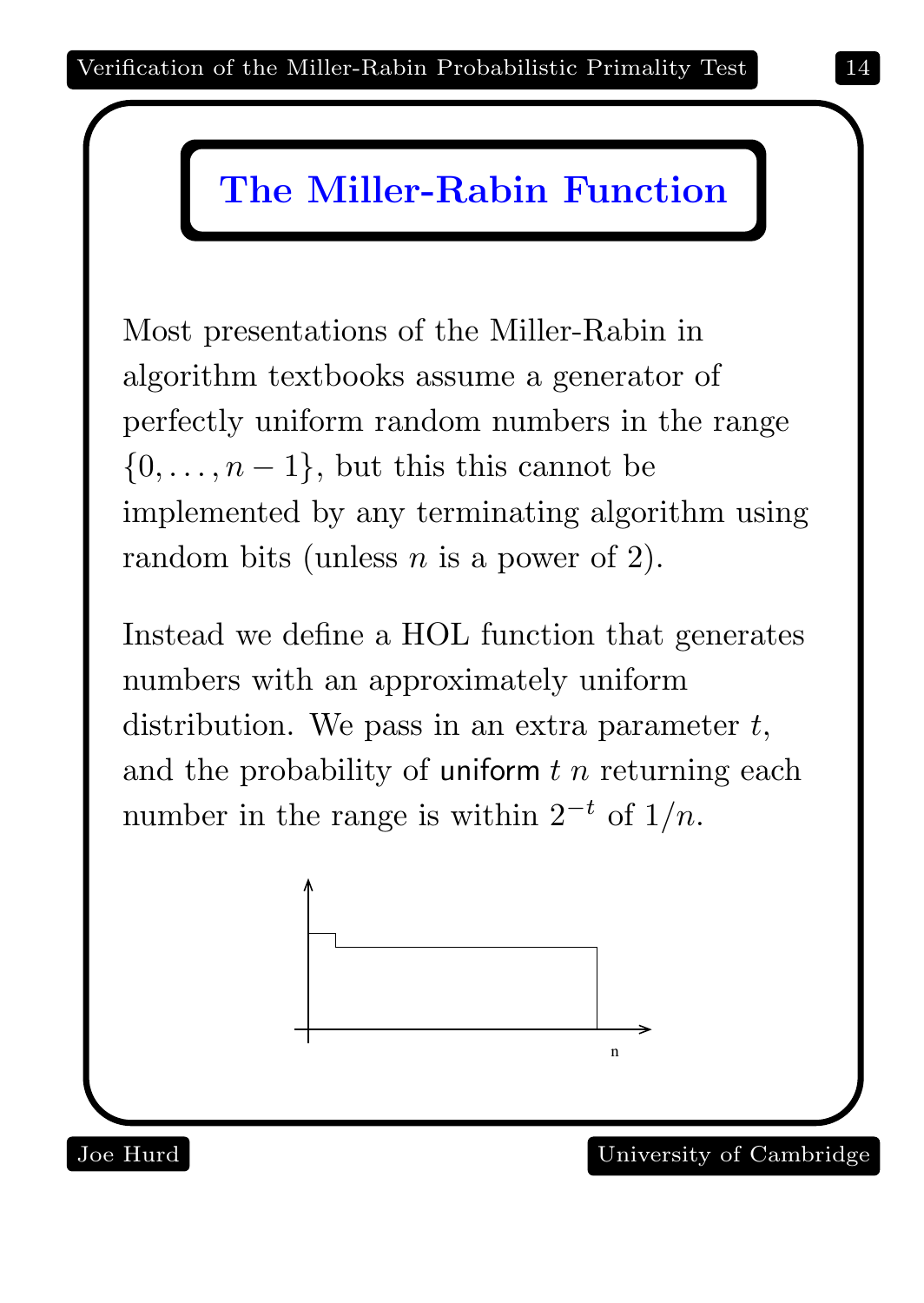## The Miller-Rabin Function

How can we use our approximation function uniform to define a Miller-Rabin function?

If we observe that 1 will never be a witness for any  $n$ , then to find witnesses we can pick bases from the subset  $\{2, \ldots, n-1\}$ . Now if we can guarantee that the probability of picking each element from this subset is at least  $1/(n-1)$ , then the probability that we pick a witness is still at least  $\frac{1}{(n-1)((n-1)/2)} = \frac{1}{2}$ .

Using this observation relaxes the requirement for perfectly uniform random numbers, allowing any distribution that satisfies the lower bound.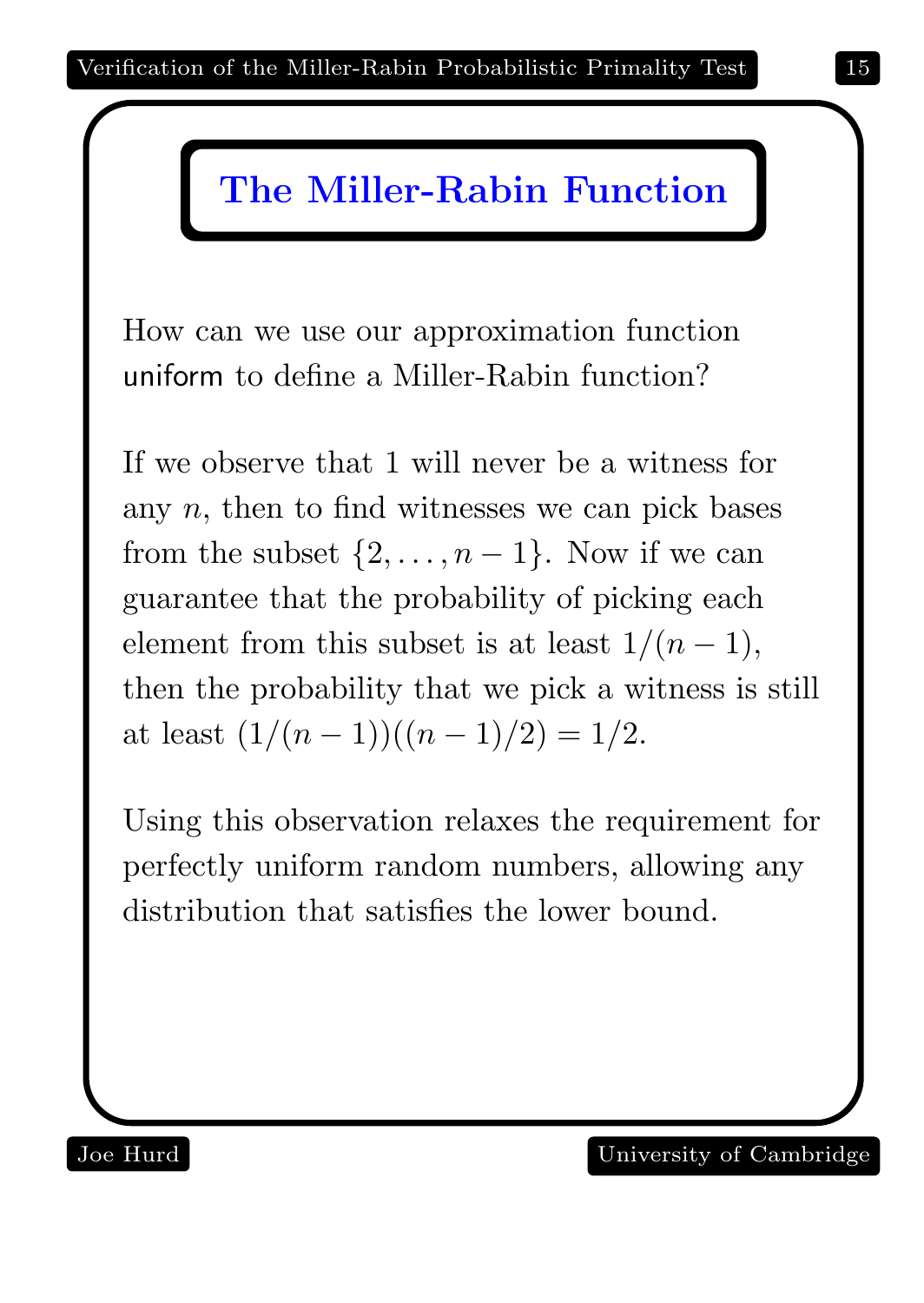

If we define the unif bound function (related to the  $log_2$  function)

 $\vdash \forall n$ .

unif bound  $n =$ 

if  $n = 0$  then 0 else suc (unif bound  $(n \div 2)$ )

then the desired lower bound can be achieved:

 $\vdash \forall t, n, k.$  $k < n \land 2$ (unif\_bound  $(n+1)$ )  $\leq t \Rightarrow$  $1/(n+1) \leq \mathbb{P}\left\{s : \text{fst (uniform } t \text{ is } s) = k\right\}$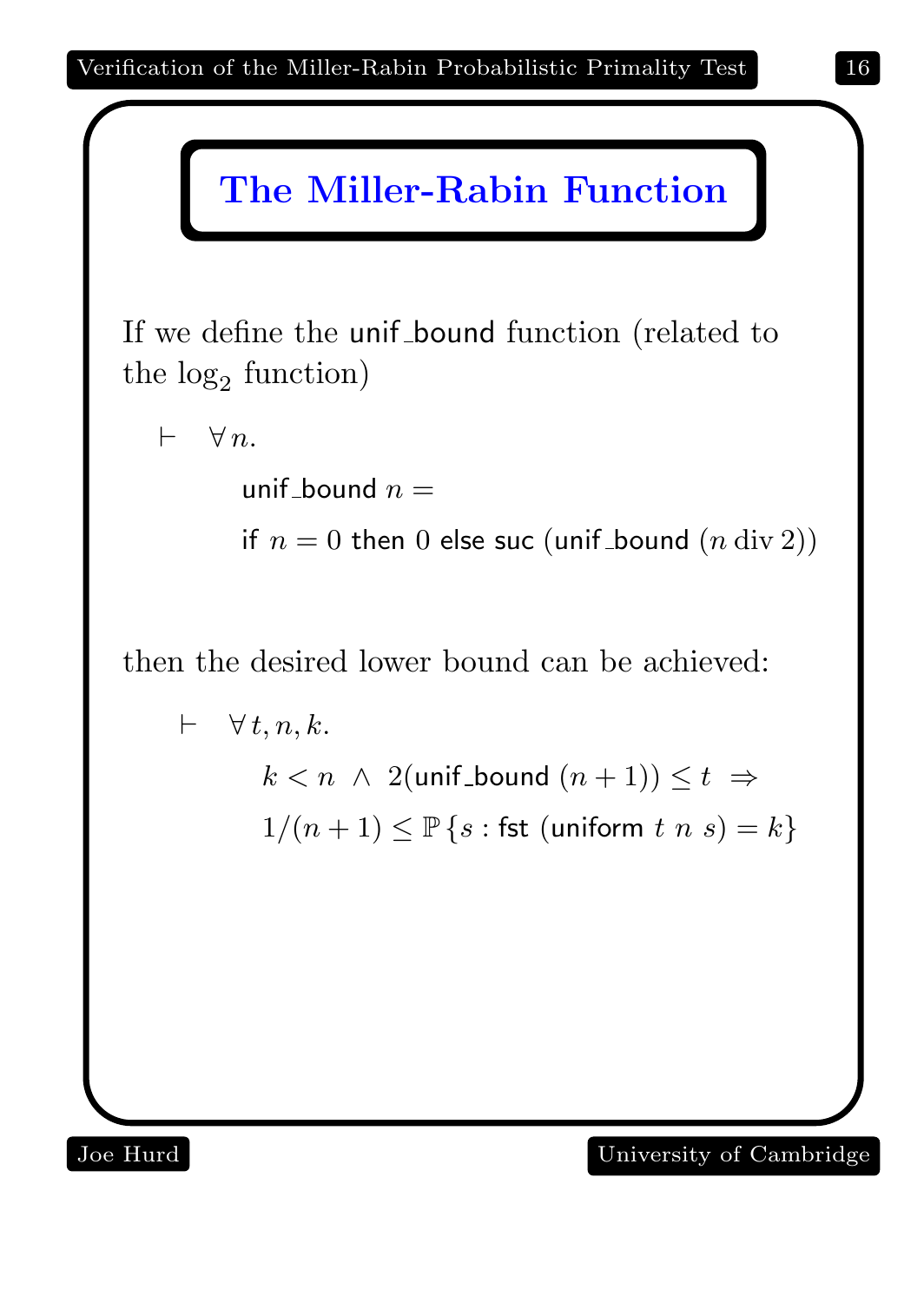

### The Miller-Rabin Function

Now we can define one iteration of the Miller-Rabin probabilistic primality test:

```
\vdash \forall n, s.miller_rabin_1 n s =if n = 2 then (\top, s)else if (n = 1) \vee even n then (\perp, s)else
   \mathsf{let}\; (a, s') \leftarrowuniform (2(\text{unif\_bound } (n-1))) (n-2) sin (\neg(\text{witness } n (a+2)), s')
```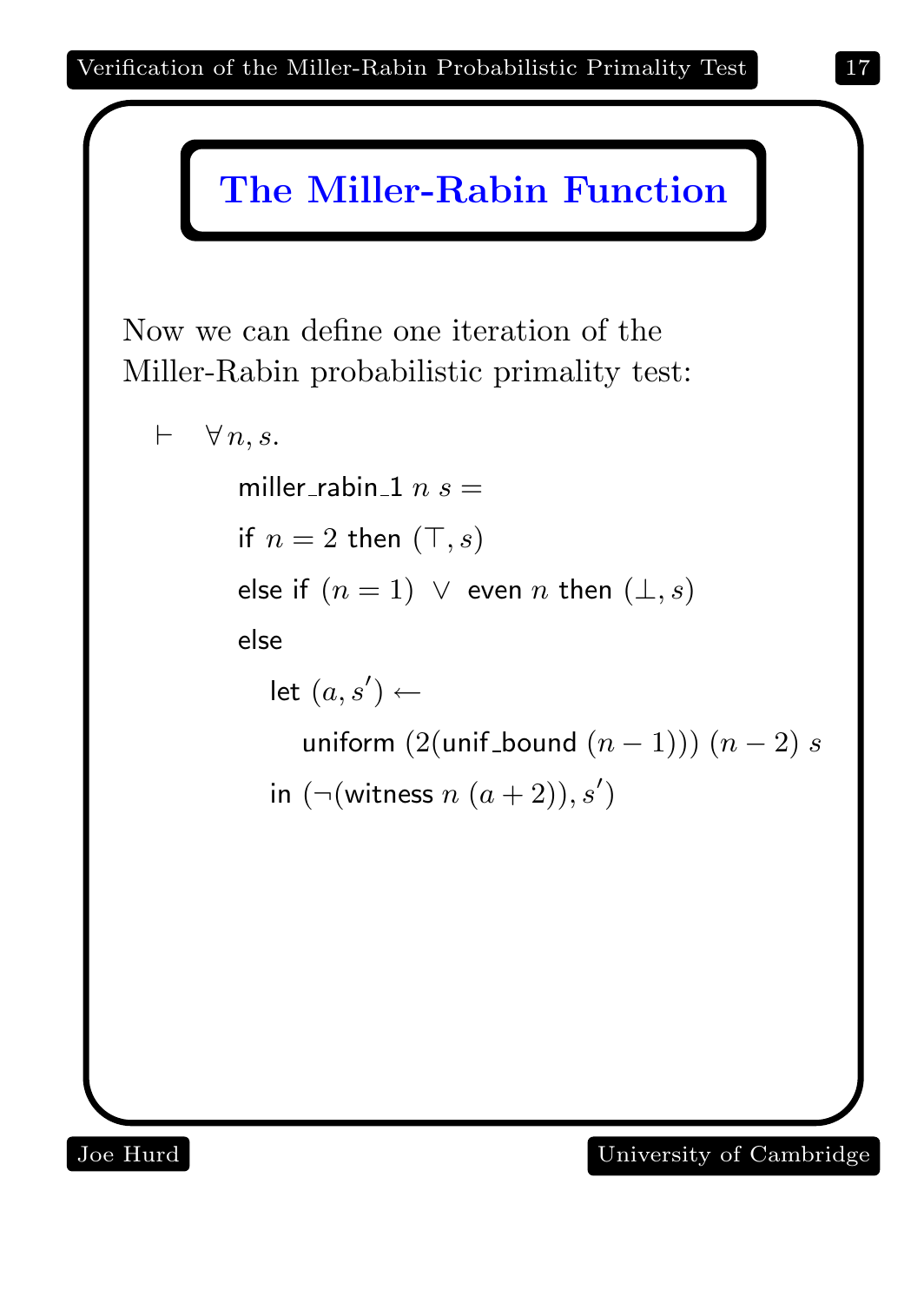

This satisfies the correctness theorems

 $\vdash \forall n, s.$  prime  $n \Rightarrow$  fst (miller\_rabin\_1 n s) =  $\top$  $\vdash \forall n$ .

 $\neg(\text{prime } n) \Rightarrow$ 

- $1/2 \leq \mathbb{P}\left\{s : \text{fst (miller\_rabin\_1 } n s) = \bot\right\}$
- $\vdash \forall n$ . indep (miller\_rabin\_1 n)

We now need to define the full Miller-Rabin algorithm, which involves independently choosing many bases and checking each one. The last correctness theorem above will be critical for this.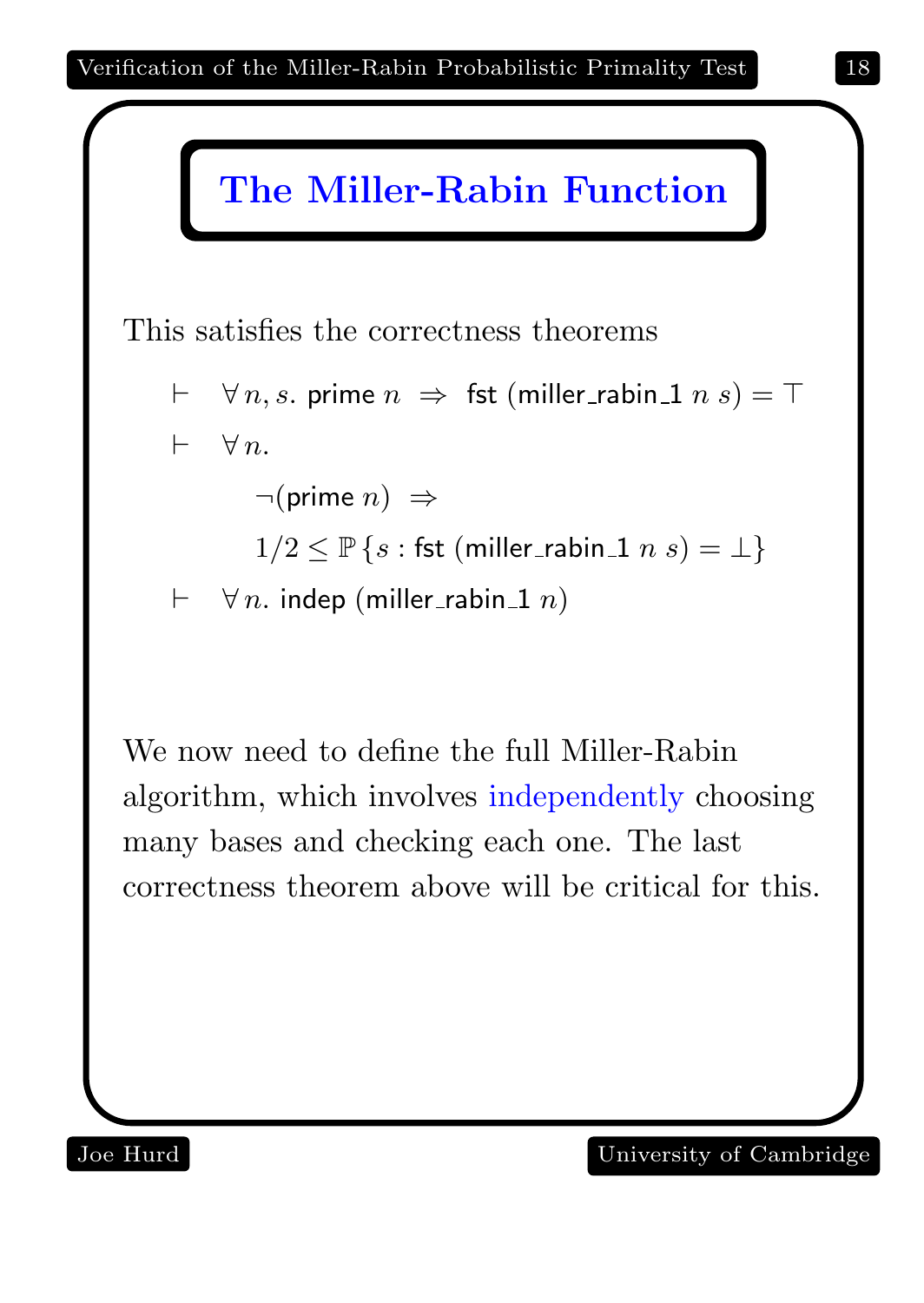# The Miller-Rabin Function

Instead of directly defining miller\_rabin, we make one last generalization: the many monadic operator.

\n- ⊢ 
$$
(\forall f, \text{many } f \text{ } 0 = \text{unit } \top) \land
$$
\n $(\forall f, n.$ \n
	\n- many  $f$  (suc  $n$ ) =
	\n- bind  $f (\lambda x. \text{ if } x \text{ then many } f \text{ } n \text{ else unit } \bot))$
	\n- ⊢  $\forall f, n$ .
	\n- indep  $f$  ⇒
	\n- □ P {s : \text{fst (many } f \text{ } n \text{ } s)} = (□ P {s : \text{fst } (f \text{ } s)})^n
	\n- ⊢  $\forall f, n$ . indep  $f$  ⇒ indep (many  $f \text{ } n$ )
	\n\n
\n

Note that like many preserves independence, and so can be used as a building block in more complicated probabilistic programs.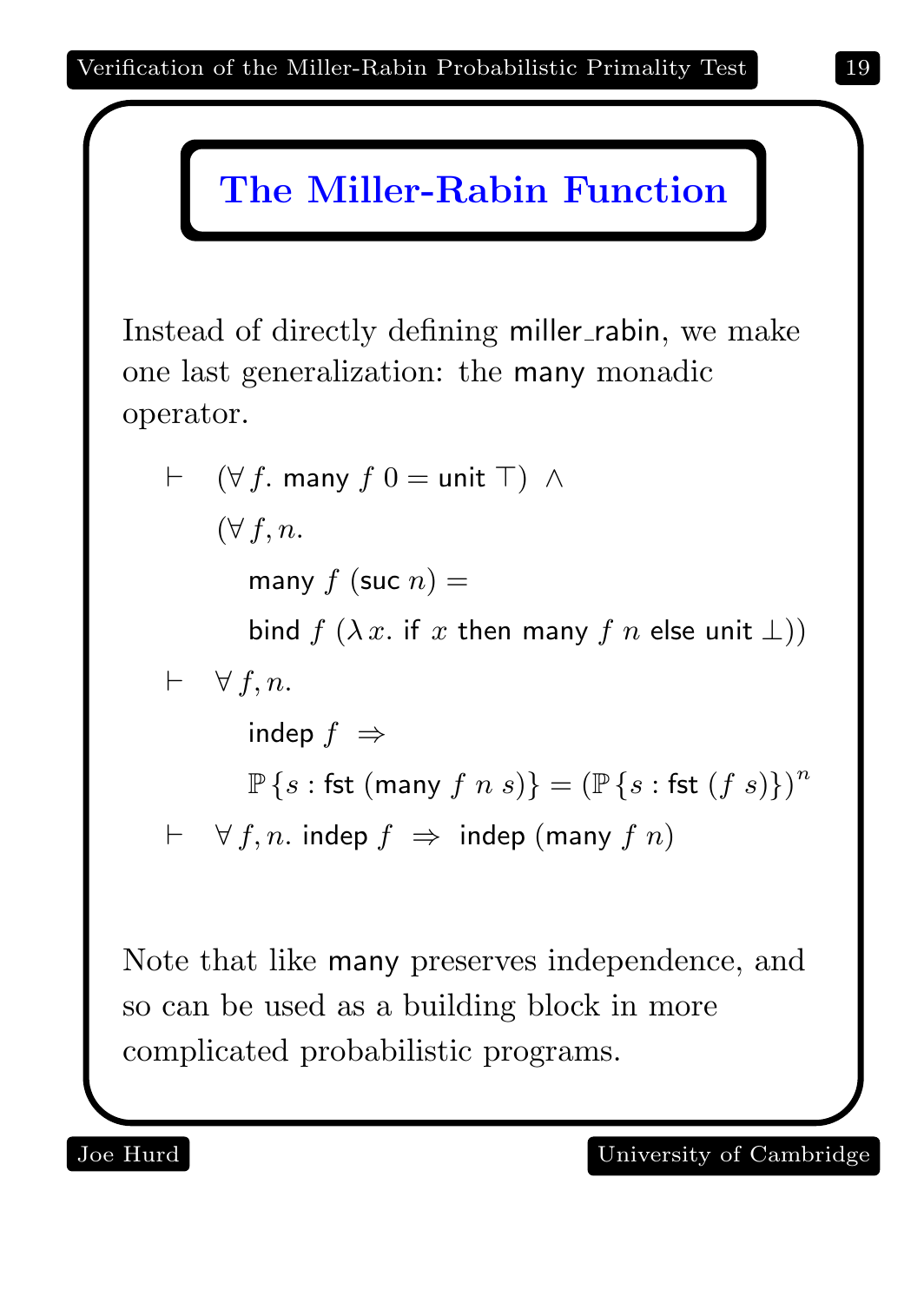

Finally, we may now define the function we want

 $\vdash \forall n, t.$  miller\_rabin  $n t =$  many (miller\_rabin\_1 n) t

and the desired properties from the introduction follow immediately:

```
\vdash \forall n, t, s.prime n \Rightarrowfst (miller_rabin n \, t \, s) = \top\vdash \forall n,t.\neg(\text{prime } n) \Rightarrow1-2^{-t} \leq \mathbb{P} \left\{ s : \textsf{fst} \text{ (miller\_rabin } n \text{ } t \text{ } s)=\bot \right\}
```
Now we have proved the implementation correct, can we execute it?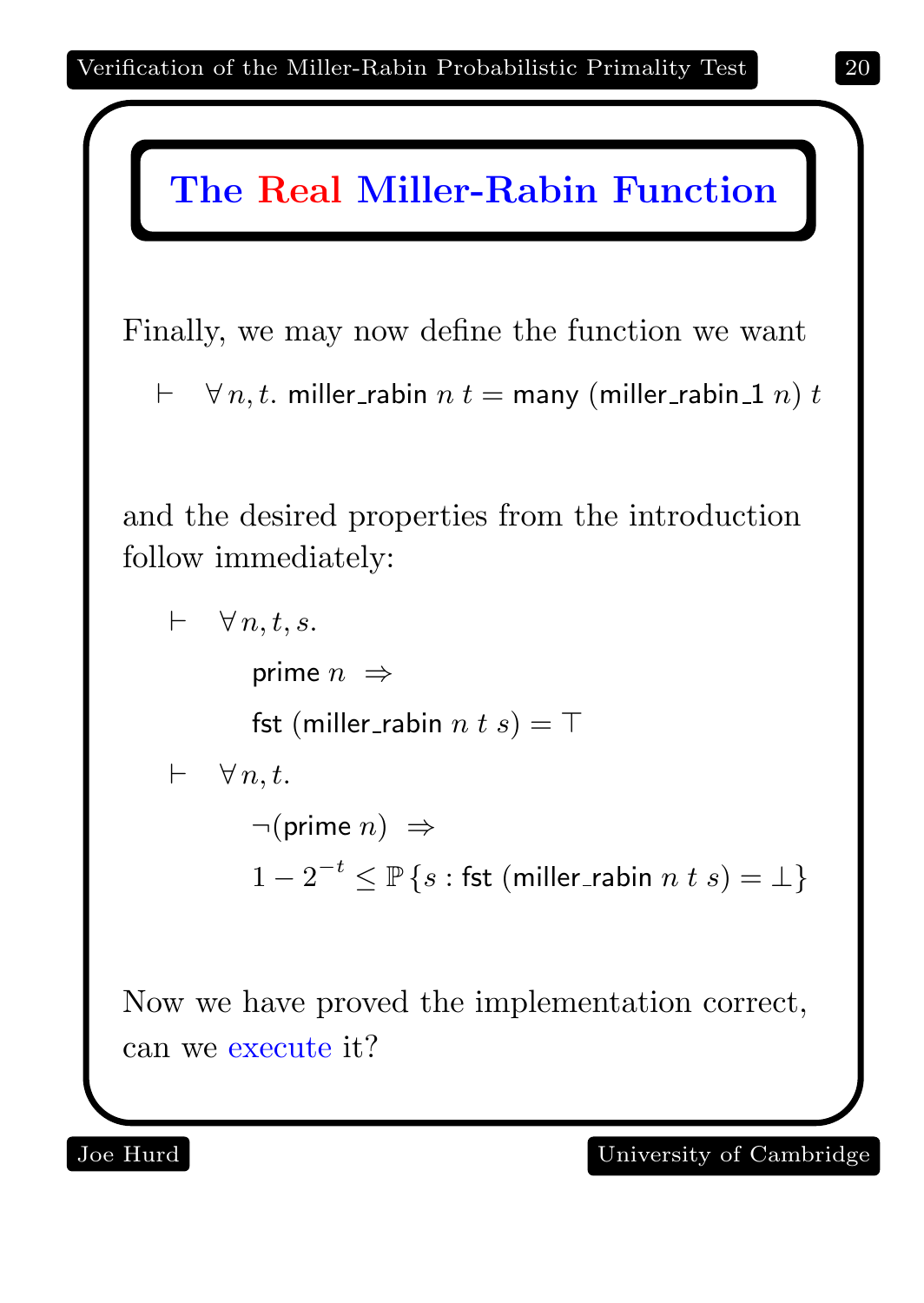## Extraction to Standard ML

Yes! By extracting the function from HOL to ML, but we must be careful to preserve the context in which the function was verified.

- 1. How can we get a source of perfectly random bits?
- 2. Our HOL algorithm uses arbitrarily large natural numbers, but the default ML integer type is signed and fixed width.
- 3. How can we avoid cut-and-paste errors in the manual extraction from HOL to ML?

Even if we can adequately solve these component problems, we still must test the resulting program to find bugs at the interfaces.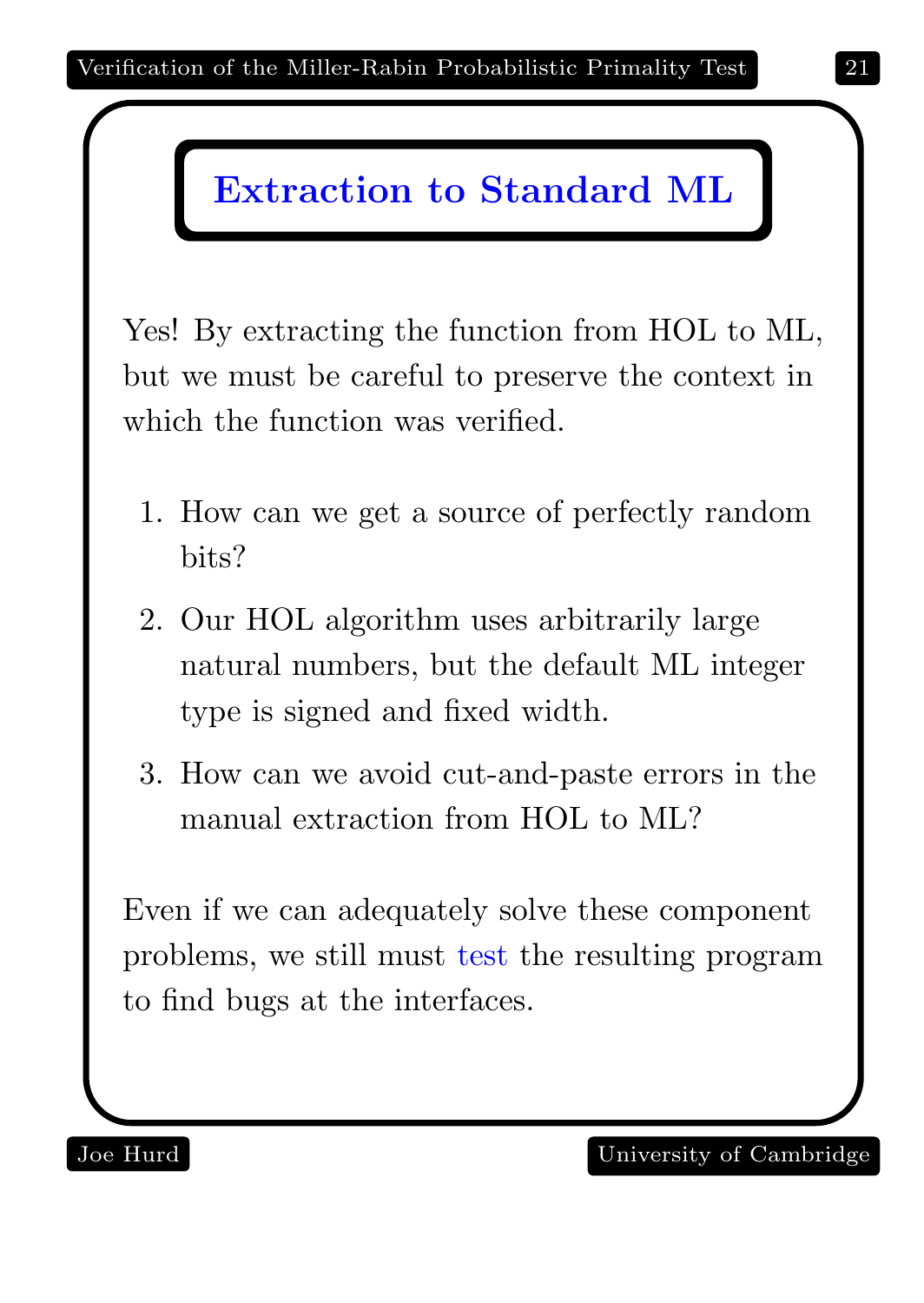# Performance

|      | $\boldsymbol{n}$ | $\mathbb{E}_{l,n}$ | QC    | MR    | $MR_{+}$       |
|------|------------------|--------------------|-------|-------|----------------|
| 10   | 100000           | 74352              | 70262 | 70683 | 520            |
| 15   | 100000           | 82138              | 72438 | 80448 | 85             |
| 20   | 100000           | 86332              | 74311 | 85338 | $\overline{5}$ |
| 50   | 100000           | 94347              | 79480 | 94172 | $\Omega$       |
| 100  | 100000           | 97144              | 82258 | 97134 | $\Omega$       |
| 150  | 100000           | 98089              | 83401 | 98077 | $\Omega$       |
| 200  | 100000           | 98565              | 84370 | 98557 | $\Omega$       |
| 500  | 100000           | 99424              | 86262 | 99458 | $\overline{0}$ |
| 1000 | 100000           | 99712              | 87377 | 99716 | $\overline{0}$ |
| 1500 | 100000           | 99808              | 87935 | 99798 | $\Omega$       |
| 2000 | 100000           | 99856              | 88342 | 99852 |                |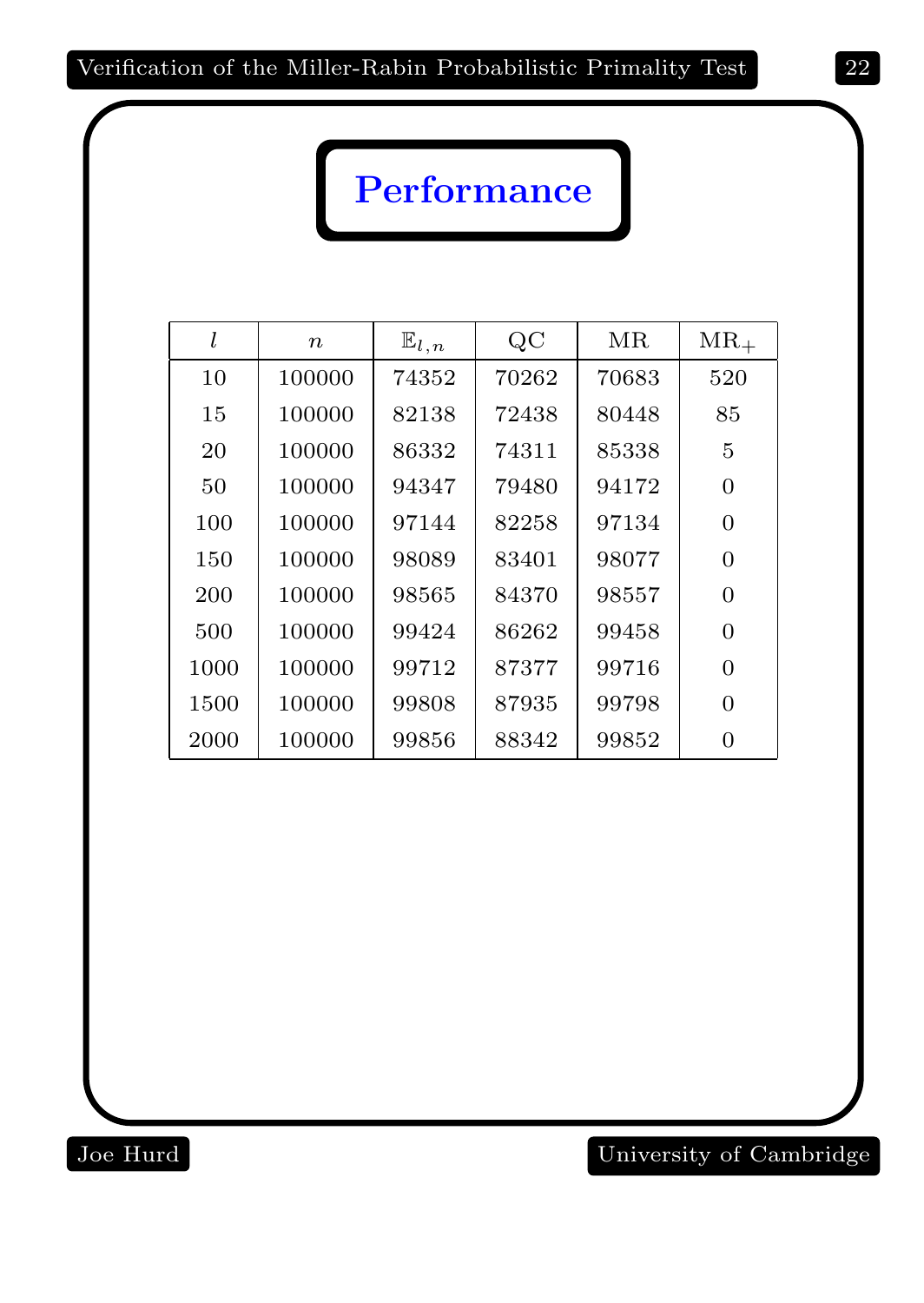# Performance

| l    | Gen    | $\rm QC$ | $MR_1$ |
|------|--------|----------|--------|
|      | time   | time     | time   |
| 10   | 0.0004 | 0.0014   | 0.0028 |
| 15   | 0.0007 | 0.0017   | 0.0041 |
| 20   | 0.0009 | 0.0019   | 0.0054 |
| 50   | 0.0023 | 0.0034   | 0.0136 |
| 100  | 0.0068 | 0.0075   | 0.0370 |
| 150  | 0.0107 | 0.0112   | 0.0584 |
| 200  | 0.0157 | 0.0156   | 0.0844 |
| 500  | 0.0443 | 0.0416   | 0.2498 |
| 1000 | 0.0881 | 0.0976   | 0.7284 |
| 1500 | 0.1543 | 0.2164   | 1.7691 |
| 2000 | 0.3999 | 0.2843   | 4.2910 |

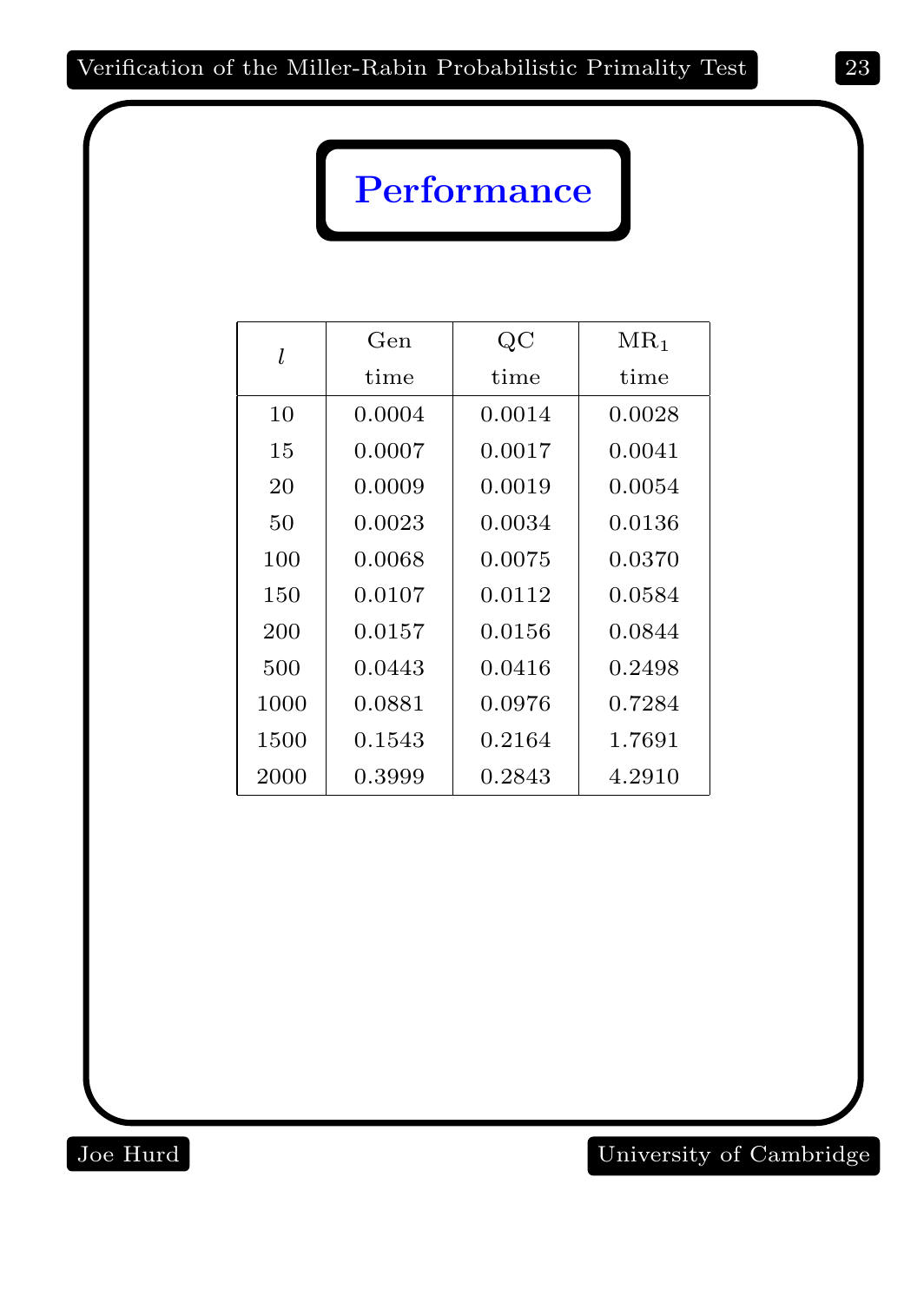